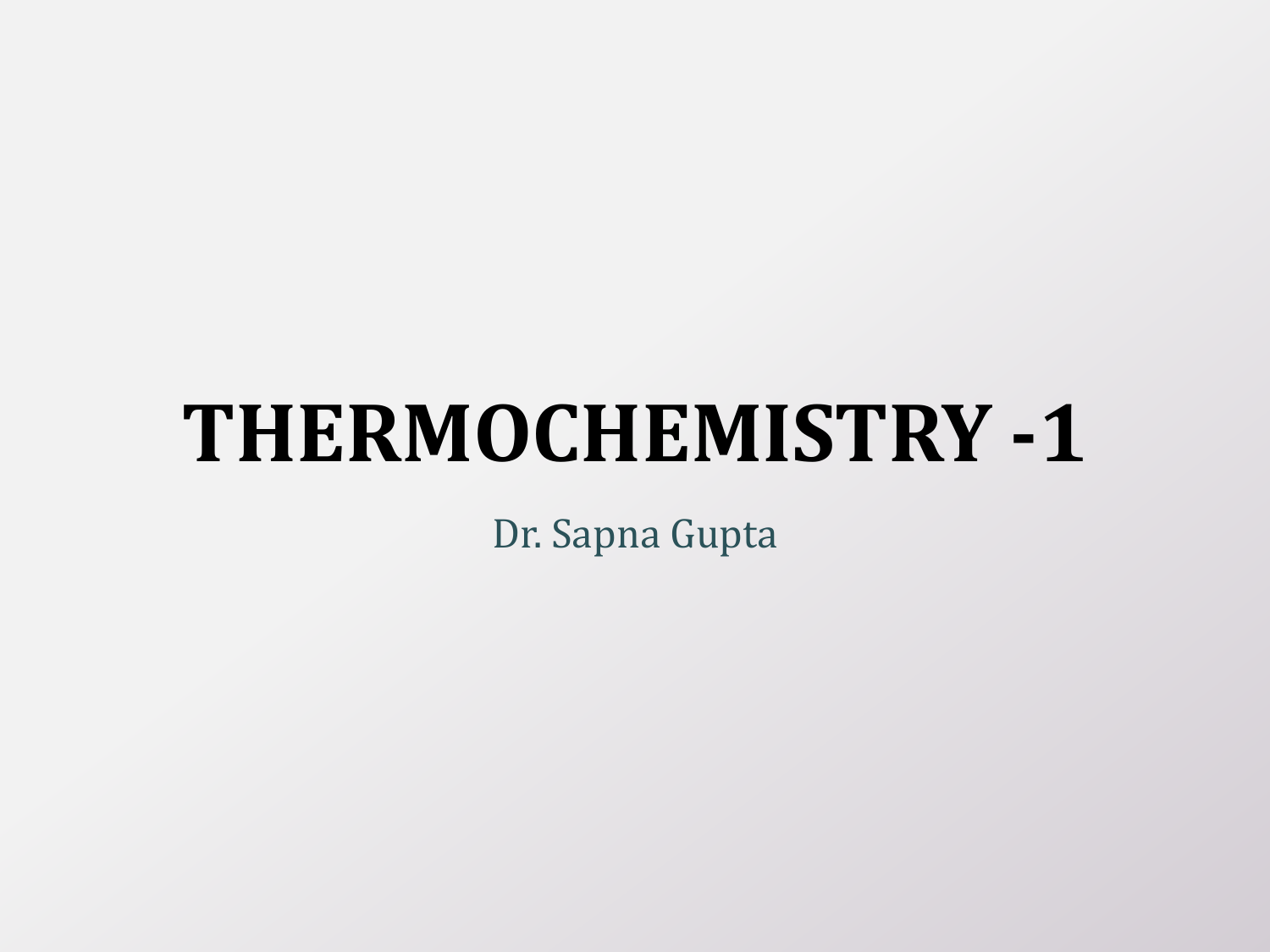## **THERMODYNAMICS**

- Thermodynamics: Relationship between heat and other forms of energy
- Thermochemistry: Study of heat absorbed or evolved by chemical reactions.
- Energy: Capacity to do work.
	- Energy cannot be created nor destroyed only converted from one to the other. (electrochemical, mechanical, chemical etc.)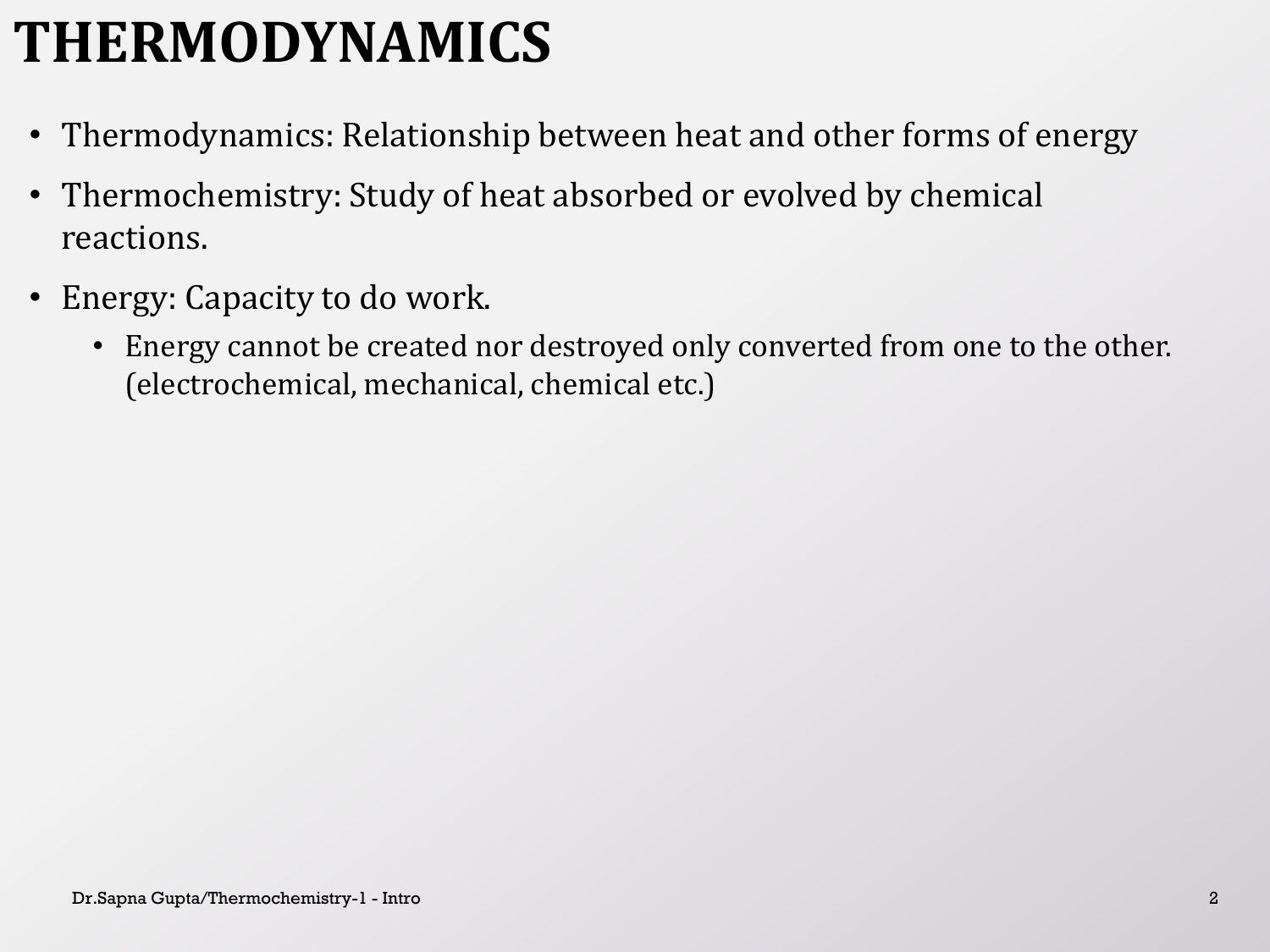## **ENERGY AND UNITS**

- Calories are the non SI units. 1 calorie is the amount of energy required to raise the temperature of 1 g of water by  $1^{\circ}$ C.
- SI units of energy are Joules (J).
- 1 cal = 4.184 J  $(1000 \text{ cal} = 1 \text{ Cal})$
- KINETIC ENERGY: Energy of motion (E =1/2mv<sup>2</sup>)
	- m=mass and v=velocity
- POTENTIAL ENERGY: Energy of a stationary object (E = mgh)
	- m=mass; g= gravitational force; h=height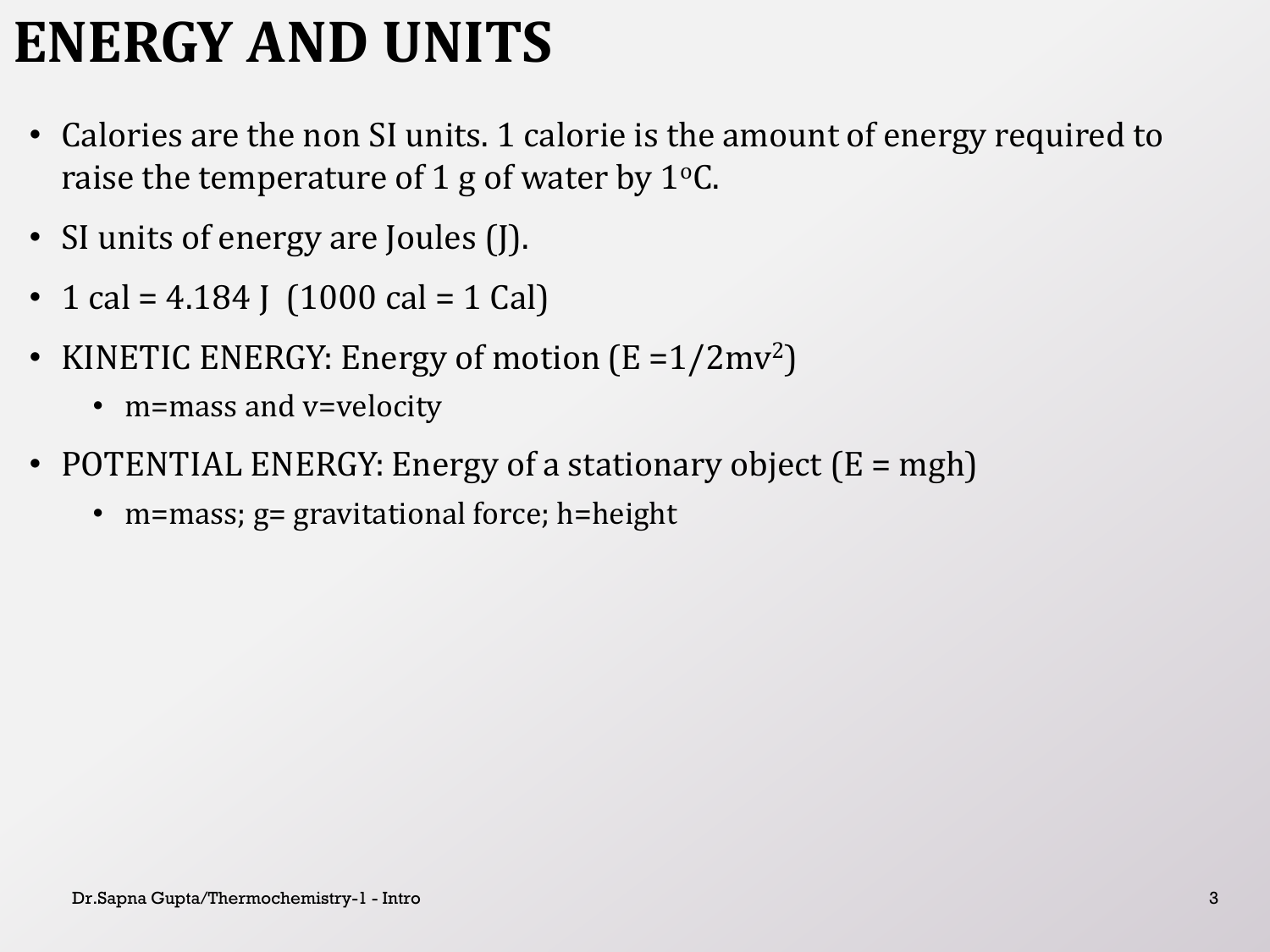## **INTERNAL ENERGY**

• INTERNAL ENERGY (U): Sum of kinetic and potential energies of all particles.

 $E_{total} = E_k + E_p + U$ 

- Energy cannot be created nor destroyed; it can only be converted from one form to another.
- Change in internal energy is generally studied:

 $\Delta U = U$  *(final)* – U *(initial)* where  $\Delta$  = change

- Internal energy is an extensive property and a state function.
- A state function is a property that depends only on its present state, determined by variables such as temperature and pressure.
- E.g. the altitude of a campsite is a state function not how one gets there.

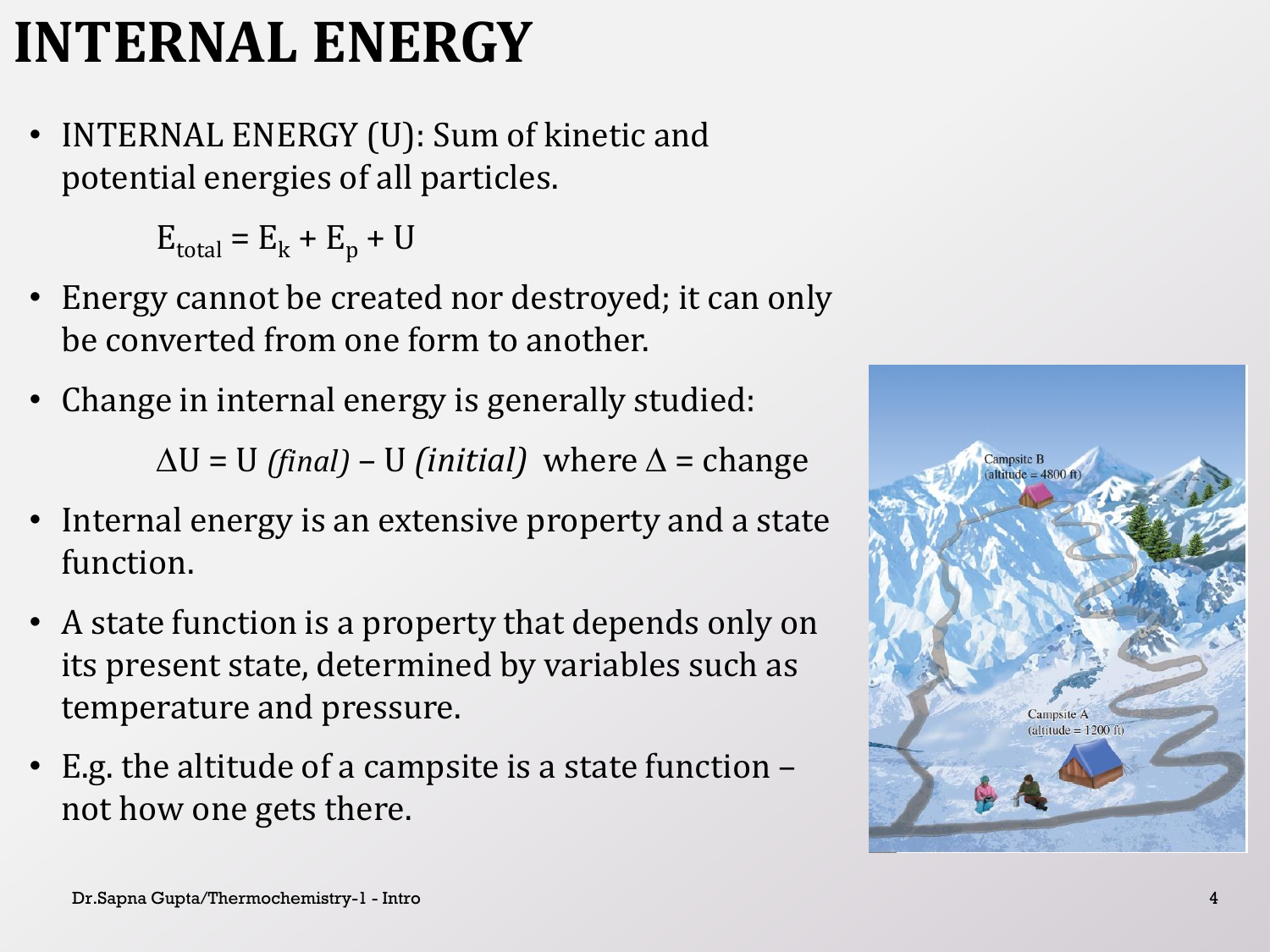## **SYSTEM**

- Thermodynamic system: substance under study in which a change occurs.
- Thermodynamic surroundings: everything in the vicinity of the thermodynamic system.

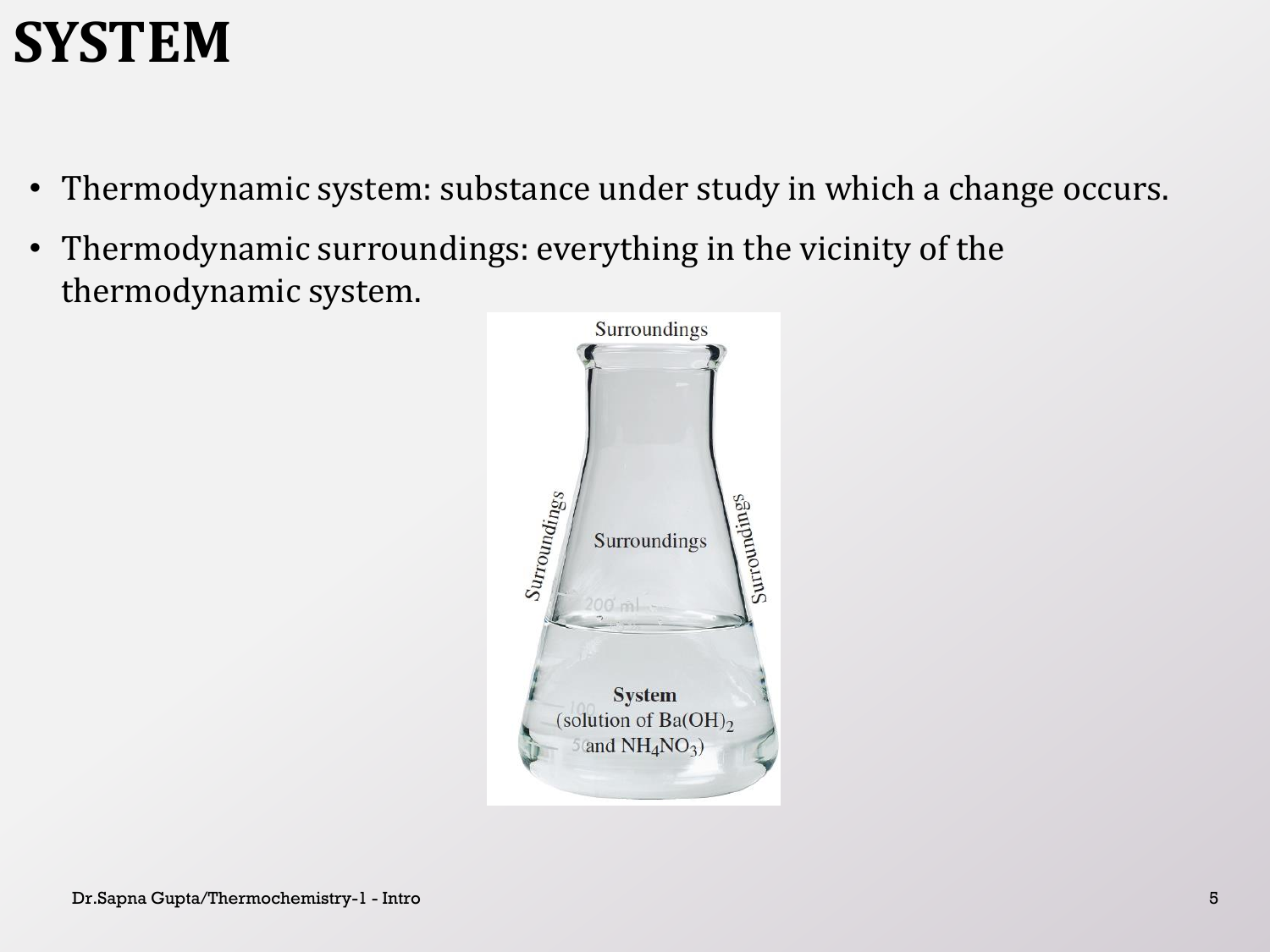# **HEAT (q)**

- Heat, q, is the energy that flows in and out of a system.
- It can be measured by change in temperature.
- When heat is absorbed:  $q =$  positive  $(+q)$  (heat is added to the system) ENDOTHERMIC PROCESS. Reaction vessel feels cooler.
- When heat is evolved:  $q =$  negative  $(-q)$  (heat is removed from the system) EXOTHERMIC PROCESS. Reaction vessel feels warmer.
- Heat of Reaction: Value of q (heat) required to return a system to the given temperature at the end of a reaction.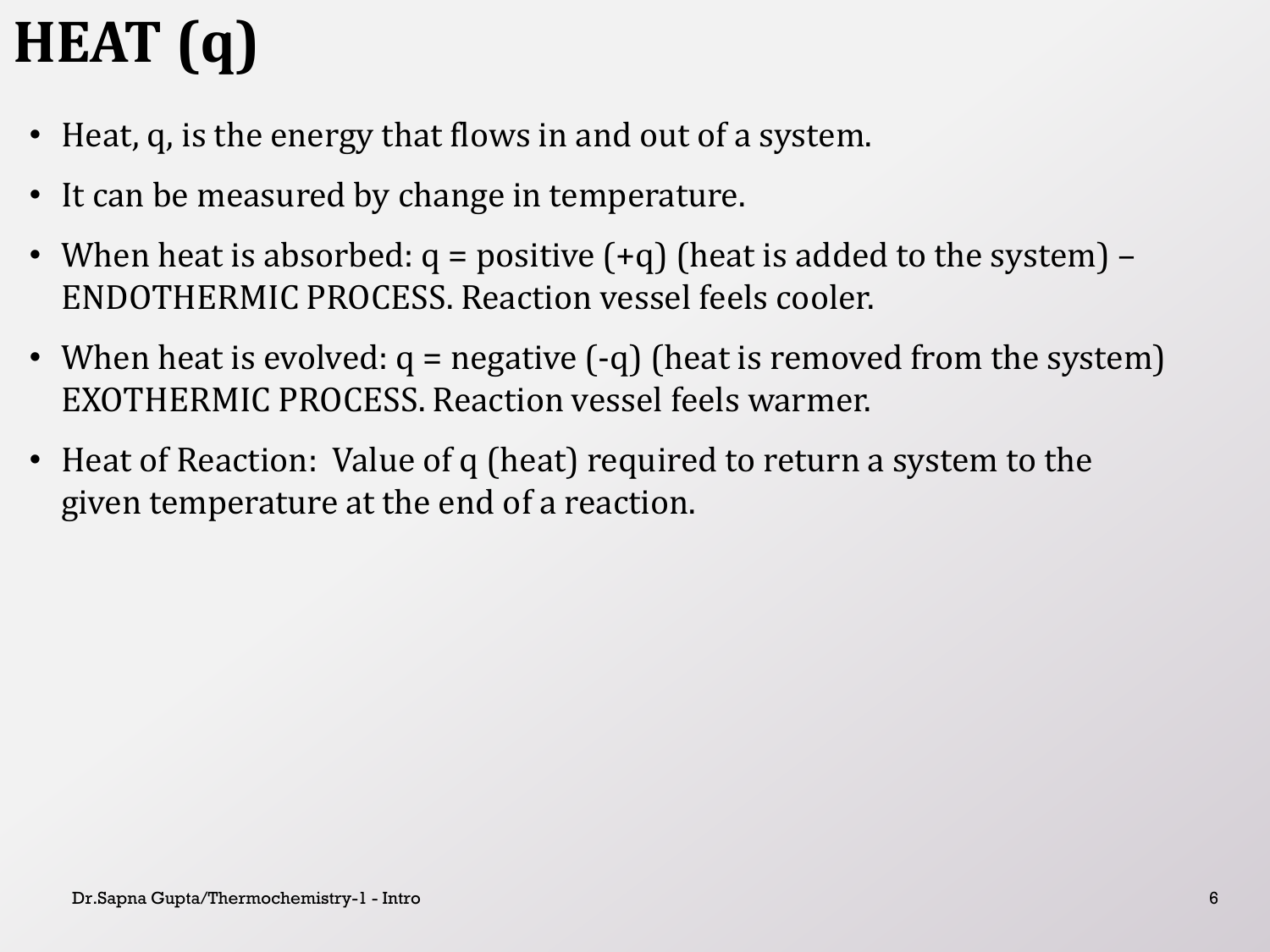### **EXOTHERMIC AND ENDOTHERMIC PROCESS**

### In an **endothermic** reaction:

The reaction vessel cools. Heat is absorbed. Energy is added to the system. *q* is positive.

### In an **exothermic** reaction:

The reaction vessel warms. Heat is evolved. Energy is subtracted from the system. *q* is negative.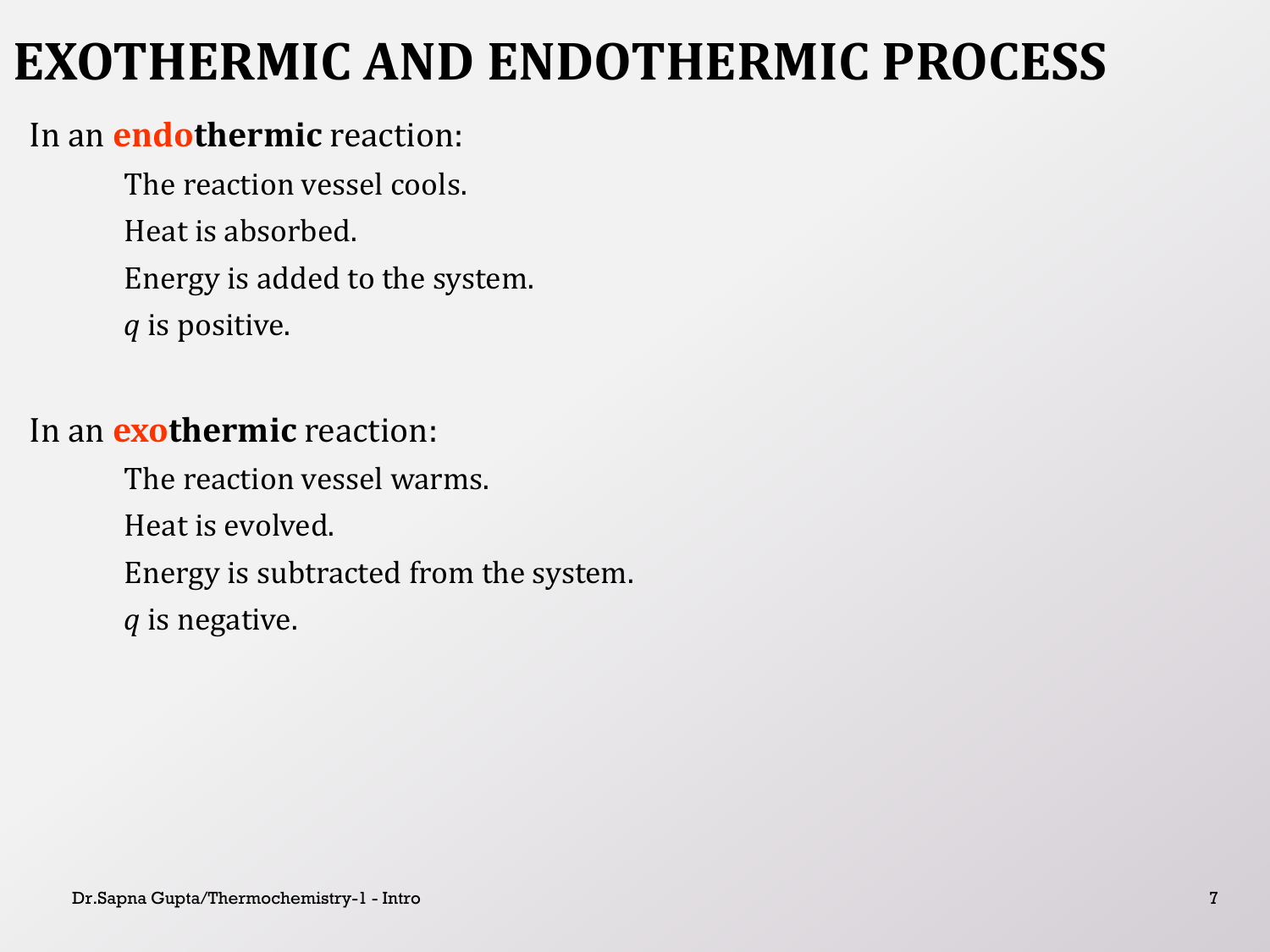## **ENTHALPY AND INTERNAL ENERGY**

- Enthalpy, H, is internal energy + PV  $H = U + PV$
- Many reactions take place at constant P, so change in enthalpy is given by change in the other conditions.

 $\Delta H = \Delta U + P \Delta V$  OR  $\Delta U = \Delta H - P \Delta V$ 

 $-P\Delta V$  is the energy needed to change volume against the atm. P.

For example:  $2Na(s) + 2H_2O(l) \rightarrow 2NaOH(aq) + H_2(g)$ 

• The H<sub>2</sub> gas had to do work to raise the piston; at 1 atm,  $-P\Delta V = -2.5$  kJ; and 368.6 kJ of heat are evolved.

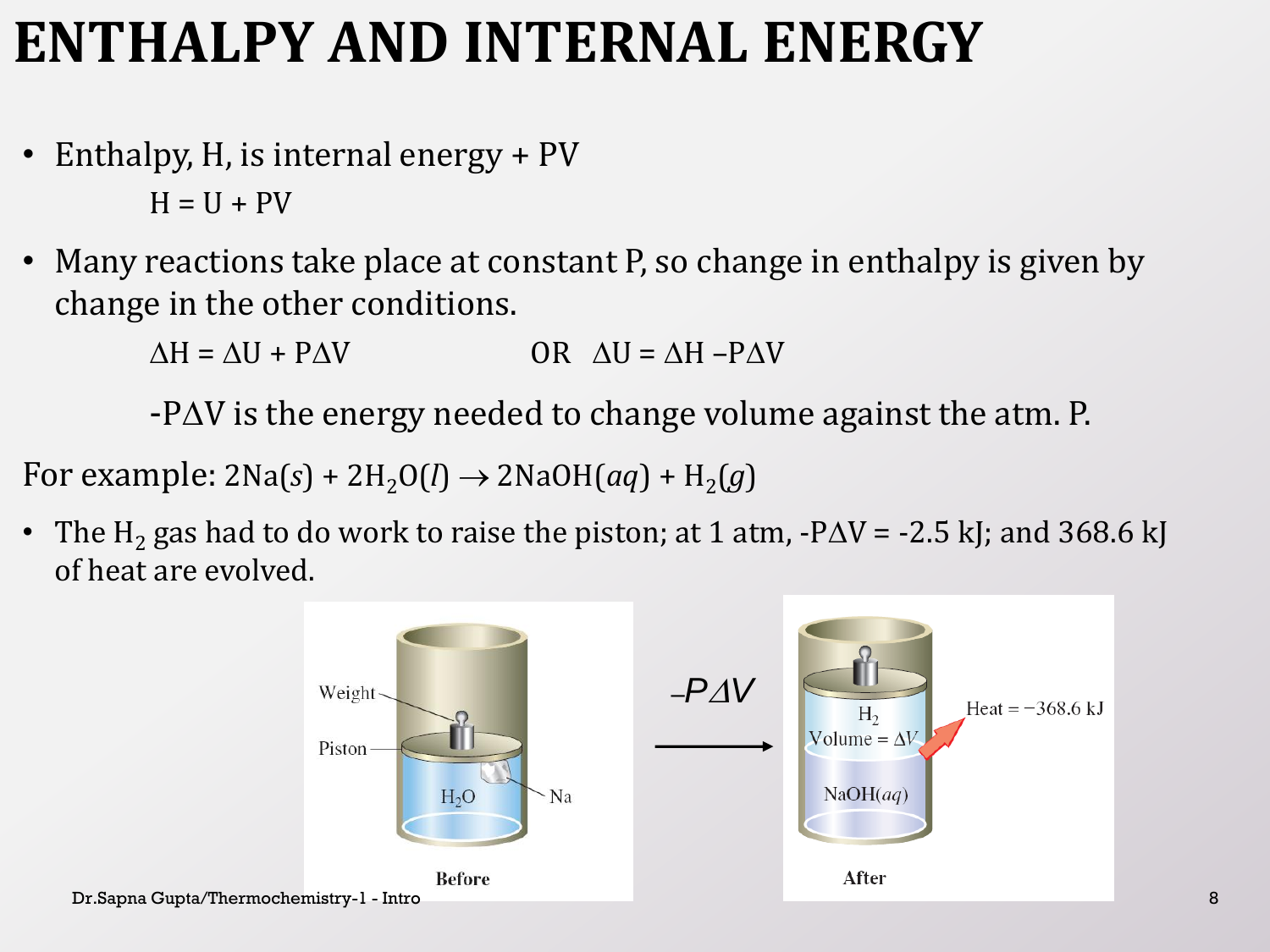## **ENTHALPY OF REACTION**

• The change in enthalpy for a reaction at a given temperature and pressure is given by:

 $\Delta H$  = H (products) – H (reactants) where  $\Delta$  = change

• E.g. for the following equation of reaction of sodium; the enthalpy change can be shown in the diagram.

 $2\text{Na}(s) + 2\text{H}_2\text{O}(l) \rightarrow 2\text{NaOH}(aq) + \text{H}_2(g)$ 

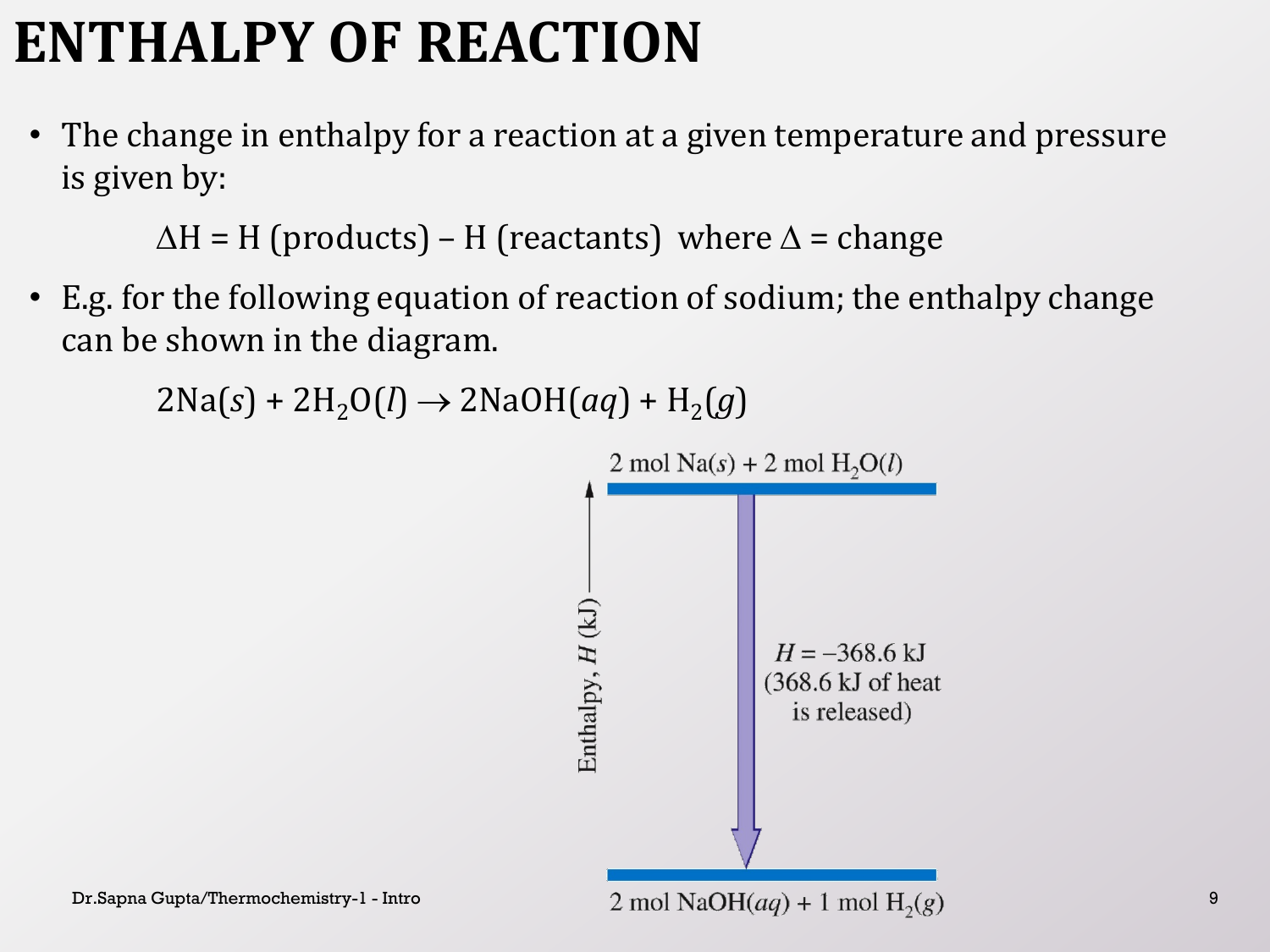## **THERMOCHEMICAL EQUATION**

Thermochemical equation is one where enthalpy is given along with all the phases of the reaction.

```
2Na(s) + 2H_2O(l) \rightarrow 2NaOH(aq) + H_2(g); \Delta H = -368.6 \text{ kJ}
```
### **Example:**

Write the thermochemical equation of combustion of  $S_8$  which produces 9.31 kJ per gram of sulfur at constant P.

### **Answer:**

1) Write balanced equation first:

 $S_8(s) + 8O_2(g) \to 8SO_2(g)$ 

2) Convert heat per gram to heat per mol. (-ve sign indicates exothermic reaction.

$$
\Delta H = -\frac{9.31 \text{kJ}}{1 \text{g S}_{\text{s}}} \cdot \frac{256.56 \text{g S}_{\text{s}}}{1 \text{mol S}_{\text{s}}}
$$

$$
\Delta H = -2.3910^3 \text{ kJ}
$$

Final equation:  $S_8(s) + 8O_2(g) \rightarrow 8SO_2(g)$ ;  $\Delta H = -2.39 \times 10^3$  kJ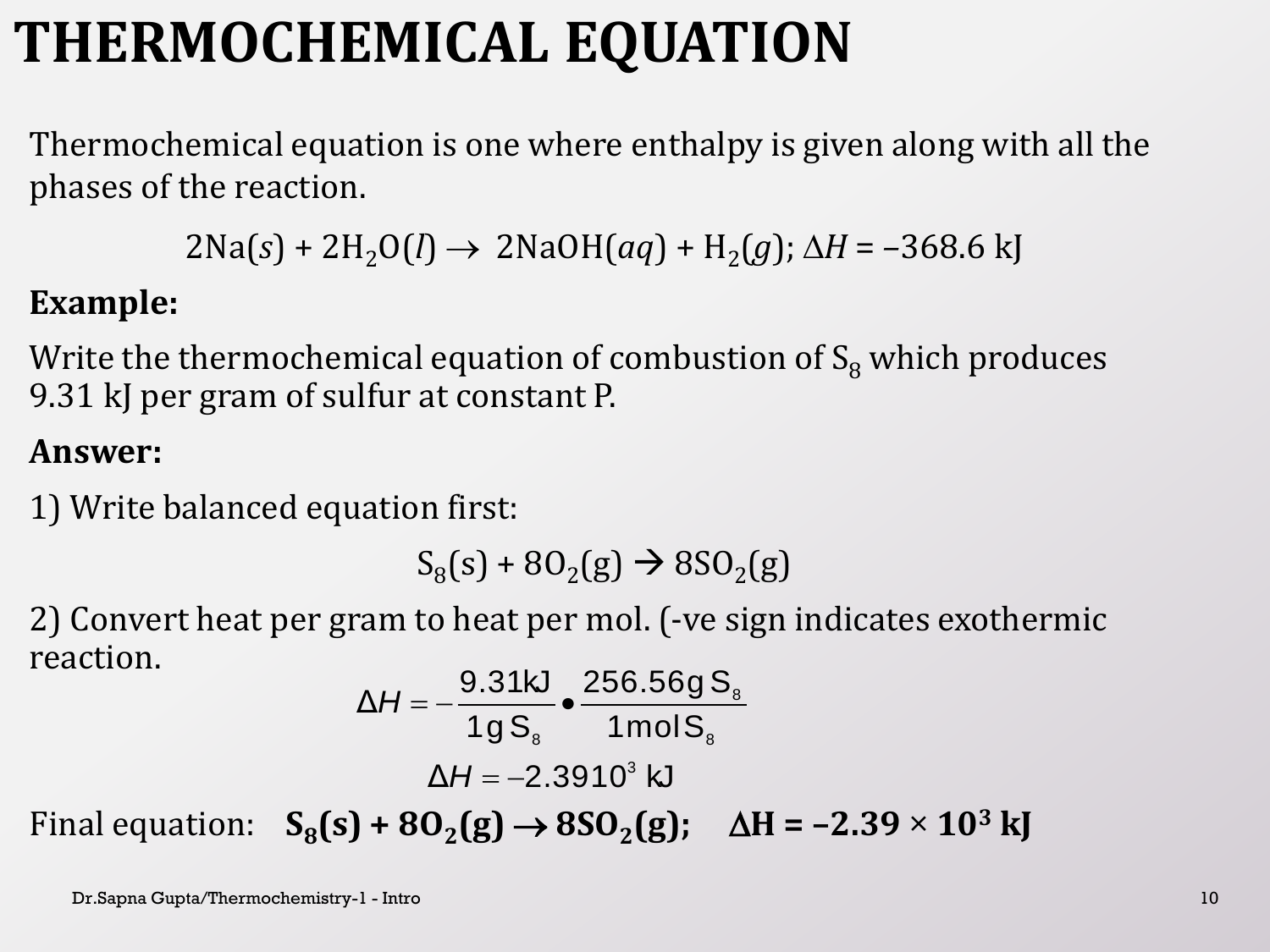### **MANIPULATING THERMOCHEMICAL EQUATION**

- When the equation is multiplied by a factor the  $\Delta H$  must also be multiplied by the same factor.
- If the equation is reversed then sign of  $\Delta H$  is also reversed.

### **Example:**

Consider the following equation:

 $CH_4(g) + H_2O(g) \to CO(g) + 3H_2(g)$ ;  $\Delta H = 206$  kJ

Which of the following is the most exothermic reaction?

- a.  $CH_4(g) + H_2O(g) \to CO(g) + 3H_2(g)$ **Ans: 206kJ**
- b.  $2CH_4(g) + 2H_2O(g) \rightarrow 2CO(g) + 6H_2(g)$
- c.  $CO(g) + 3H_2(g) \rightarrow CH_4(g) + H_2O(g)$
- d.  $2CO(g) + 6H_2(g) \rightarrow 2CH_4(g) + 2H_2O(g)$

**Ans: 2 x (206kJ) = 412kJ**

**Ans: -206kJ**

**Ans: 2 x (-206kJ) = -412kJ**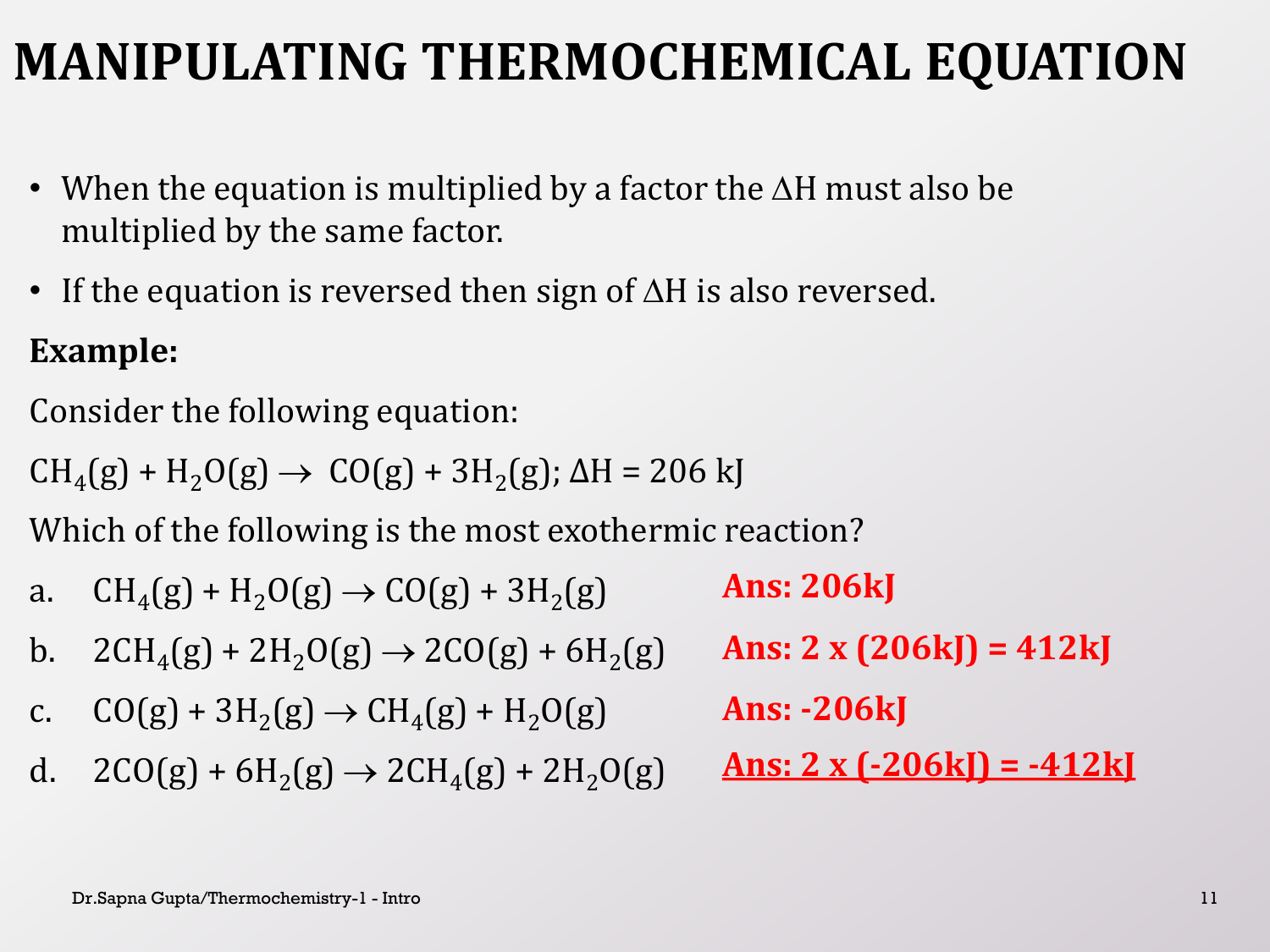### **MANIPULATING THERMOCHEMICAL EQUATION**

### **Another Example:**

Consider the following equation:

```
S_8(s) + 8O_2(g) \rightarrow 8SO_2(g); \Delta H = -2.39 \times 10^3 \text{ kJ}
```
Write the thermochemical equation for the dissociation of one mol of sulfur dioxide.

#### **Answer:**

Inverse the equation and 2) divide by 8

 $SO_2(g) \rightarrow \frac{1}{8}S_8(g) + O_2(g)$ ;  $\Delta H = +299$  kJ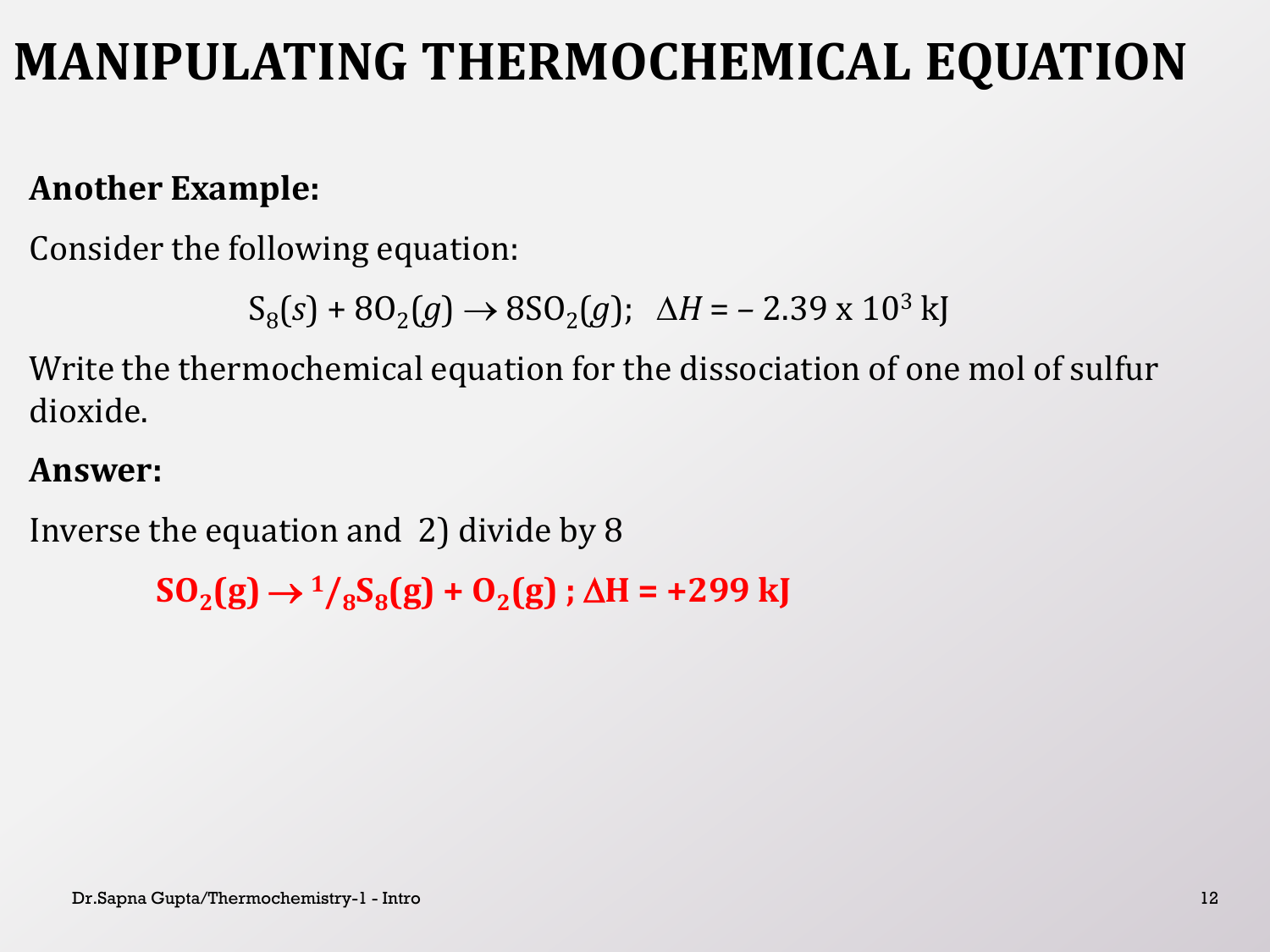## **APPLYING STOICHIOMETRY TO AH**

As usual with stoichiometry – convert grams to mol and then use the kJ/mol to find energy as related to energy changes.

### **Example:**

You burn 15.0 g sulfur in air. How much heat evolves from this amount of sulfur using the equation below.

 $S_8(s) + 8O_2(g) \rightarrow 8SO_2(g)$ ;  $\Delta H = -2.39 \times 10^3$  kJ

### **Answer:**

```
Molar mass of S = 256.52g/molg = -1.40 \times 10^2 k
                                                                                                                                                 3
                                                                                                   8
                                                                 \frac{1}{8} \bullet \frac{1}{256.5 \text{ g S}_8} \bullet \frac{1}{1} mol \text{S}_8S = 256.52g/mol<br>15.0 g S<sub>8</sub> \bullet \frac{1 \text{ mol S}_8}{256.5 \text{ g}} \bullet \frac{-2.39 \times 10^3 \text{ kJ}}{1 \text{ mol S}_8}\frac{1 \text{ mol S}_8}{256.5 \text{ g S}_8} \bullet \frac{-2.39 \times 10}{1 \text{ mol S}}a_0 s of S = 256.52g/mol<br>
q = 15.0 g S<sub>8</sub> \bullet \frac{1 \text{ mol S}_8}{27.0 \text{ J}} \bullet \frac{-2.39 \times 10^3 \text{ K}}{1.0 \text{ J}}= 15.0 g S_8 \cdot \frac{1 \text{ mol } S_8}{256.5 g S_8} \cdot \frac{-2.39}{1 \text{ m}}
```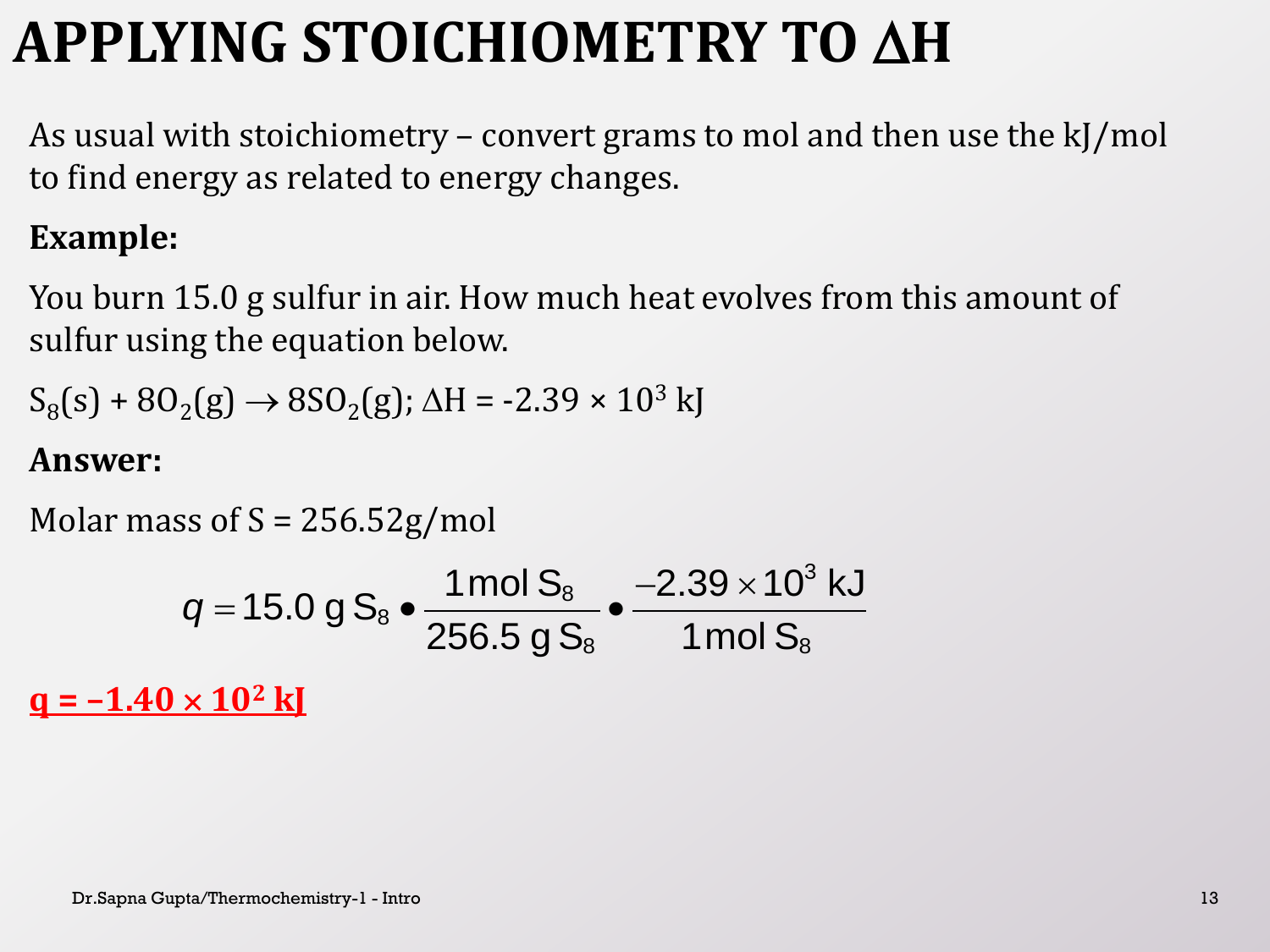## **APPLYING STOICHIOMETRY TO AH**

### **Another Example:**

The daily energy requirement for a 20-year-old man weighing 67 kg is  $1.3 \times$  $10<sup>4</sup>$  kJ. For a 20-year-old woman weighing 58 kg, the daily requirement is 8.8  $\times$  10<sup>3</sup> kJ. If all this energy were to be provided by the combustion of glucose,  $\text{C}_6\text{H}_{12}\text{O}_6$ , how many grams of glucose would have to be consumed by the man and the woman per day?

 $C_6H_{12}O_6(s) + 6O_2(g) \rightarrow 6CO_2(g) + 6H_2O(l)$ ;  $\Delta H = -2.82 \times 10^3$  kJ

#### **Answer:**

For a 20 yr old woman weighing 58 kg

 $^3$  k,  $\bullet$   $\frac{1 \text{ mol glucose}}{2}$   $\bullet$   $\frac{180.2 \text{ g glucose}}{2}$  =  $\frac{560 \text{ g}}{2}$ 20 yr old woman weighing 58 kg<br> $g_{\text{glucose}} = 8.8 \times 10^3 \text{ kJ} \cdot \frac{1 \text{mol glucose}}{2.82 \times 10^3 \text{ kJ}} \cdot \frac{180.2 \text{ g glucose}}{1 \text{mol glucose}}$ 2.82 10 kJ 1mol glucose a 20 yr old woman weighing 58 kg<br>  $m_{\text{glucose}} = 8.8 \times 10^3 \text{ kJ} \cdot \frac{1 \text{mol glucose}}{2.82 \times 10^3 \text{ kJ}} \cdot \frac{180.2 \text{ g}}{1 \text{mol} \text{ g}}$ 

For a 20 yr old man weighing 67 kg

a 20 yr old man weighing 67 kg  
\n
$$
m_{\text{glucose}} = 1.3 \times 10^4 \text{ kJ} \cdot \frac{1 \text{mol glucose}}{2.82 \times 10^3 \text{ kJ}} \cdot \frac{180.2 \text{ g glucose}}{1 \text{mol glucose}} = 830 \text{ g}
$$